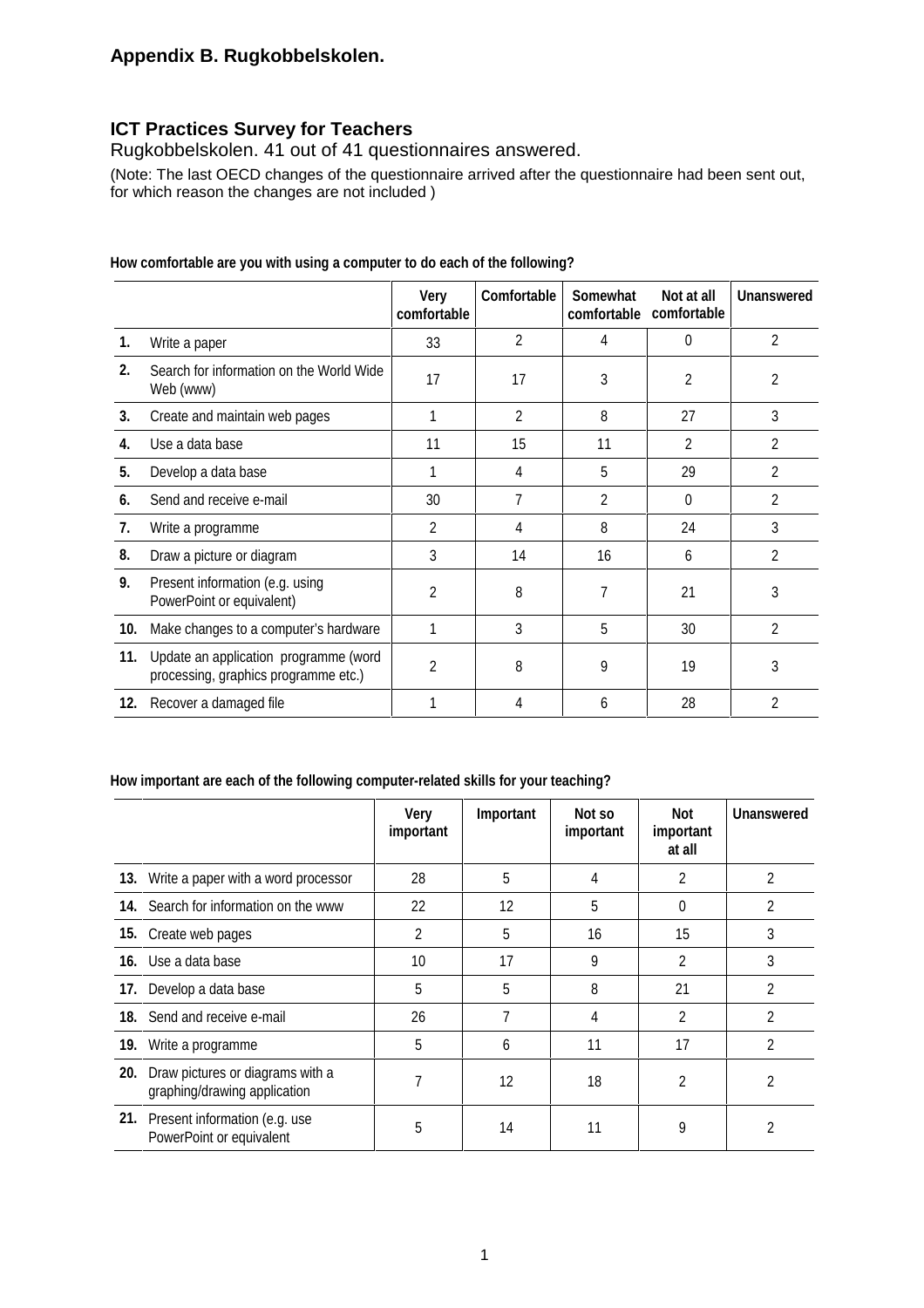# **Appendix B. Rugkobbelskolen.**

|                                           | <b>Several</b><br>times each<br>week | <b>Several</b><br>times each<br>month | A few times | <b>Never</b> | <b>Unanswered</b> |  |  |  |
|-------------------------------------------|--------------------------------------|---------------------------------------|-------------|--------------|-------------------|--|--|--|
| 22. Use the world wide web                | 7                                    | 11                                    | 11          | 6            | 6                 |  |  |  |
| 23. Create web pages                      | 0                                    | $\Omega$                              | 10          | 24           |                   |  |  |  |
| 24. Send or receive e-mail                | 7                                    | 6                                     | 14          | 8            | 6                 |  |  |  |
| 25. Use a word processing programme       | 6                                    | 21                                    | 6           |              | 7                 |  |  |  |
| 26. Use a computer to play games          | 5                                    |                                       |             | 16           | 6                 |  |  |  |
| 27. Use a spreadsheet                     | 0                                    | 11                                    | 14          | 9            |                   |  |  |  |
| 28. Use a graphics programme              | 0                                    | 4                                     | 18          | 13           | 6                 |  |  |  |
| 29. Join in an on-line forum or chat room |                                      | 2                                     | 7           | 24           |                   |  |  |  |
| 30. Use a simulation programme            | 0                                    | 2                                     | 6           | 26           |                   |  |  |  |
| 31. Other computer uses (please specify)  | Training assignments. Digital camera |                                       |             |              |                   |  |  |  |

**During the past school year how often did your students on average do the following for the work you assigned?**

|     |                                                                                                                               | <b>Yes</b> | No | <b>Unanswered</b> |
|-----|-------------------------------------------------------------------------------------------------------------------------------|------------|----|-------------------|
| 32. | Was student computer use evaluated for grading?                                                                               |            | 30 | 8                 |
| 33. | Did you create or modify a web site with any of the classes you<br>taught?                                                    |            | 27 |                   |
| 34. | Did you participate as a student or instructor in a course through the<br>internet/world wide web?                            | 21         | 14 | h                 |
| 35. | Did you involve your students in collaborative learning over the<br>internet/world wide web with students from other classes? | 13         | 23 | 5                 |
| 36. | Are you currently using ICT to collaborate with other teachers<br>(professional chat rooms, conferences or the like)?         | 24         | 12 |                   |

|                                                                                                           | No<br>restrictions | Some<br>restrictions | sites only | Designated   Unanswered |
|-----------------------------------------------------------------------------------------------------------|--------------------|----------------------|------------|-------------------------|
| 37. If you assigned www searching, how much freedom<br>did you allow students in locating sites to visit? |                    | 20                   |            |                         |

|     |                                                                                                    | All | Most | Some | <b>Very little</b> | <b>Unanswered</b> |
|-----|----------------------------------------------------------------------------------------------------|-----|------|------|--------------------|-------------------|
| 38. | What protion of the computer use in your<br>classes was directly related to the<br>course content? |     | 13   | 13   |                    |                   |

|      |                                                                                             | All | Most | Some | <b>Very little</b> | <b>Unanswered</b> |
|------|---------------------------------------------------------------------------------------------|-----|------|------|--------------------|-------------------|
| 39.1 | What portion of the computer use that<br>you assigned was done by students<br>individually? |     | 16   | 10   |                    |                   |